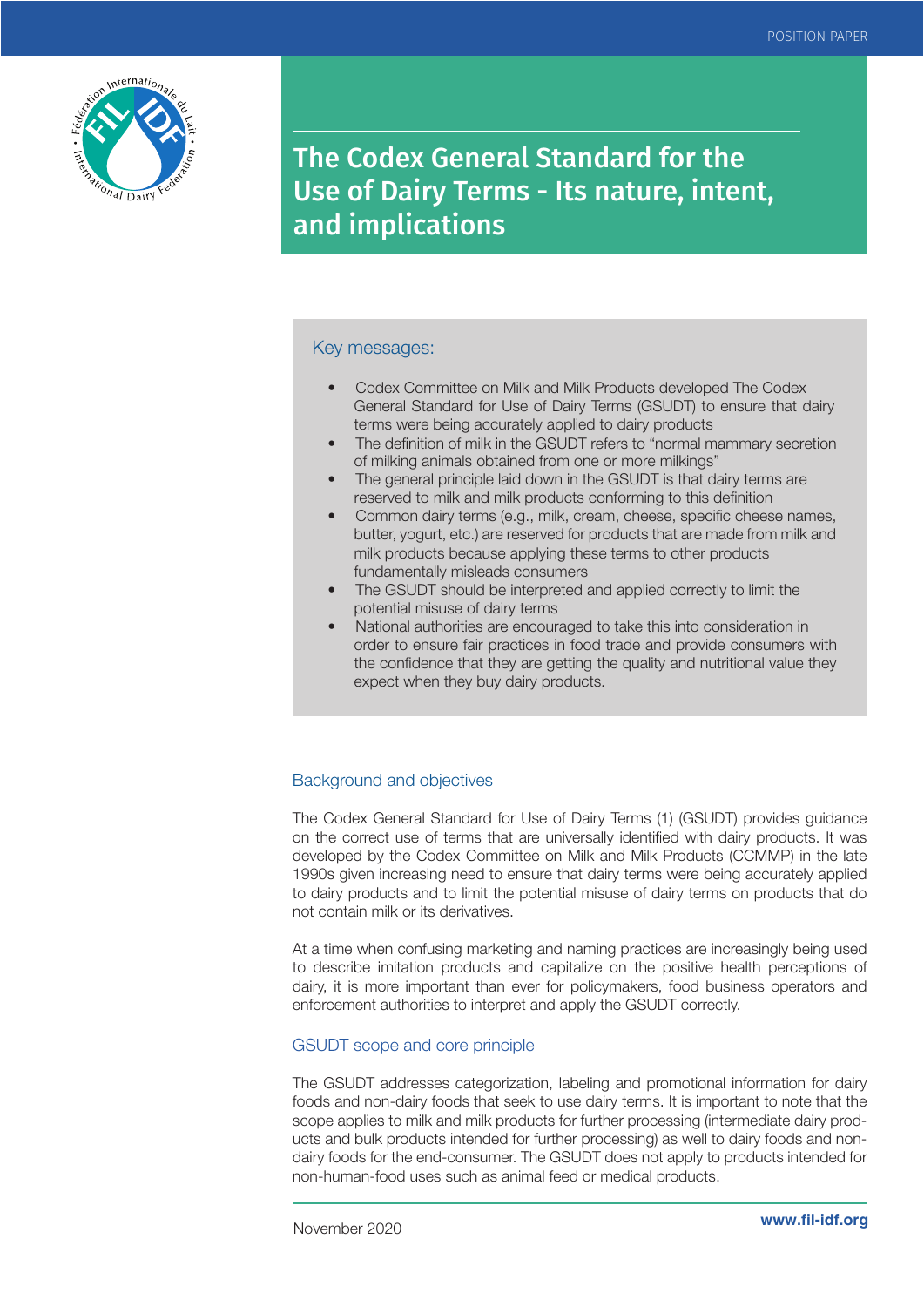

Consistent with the Codex General Standard for the Labelling of Prepackaged Foods (2), a core principle of the GSUDT is that foods shall be described and presented in a manner that ensures consumers are not misled or confused. Labeling of dairy products or nondairy products using dairy terms shall not be false, misleading, deceptive, or create an erroneous impression regarding its character in any respect, including being suggestive of any other product with which the food might be confused.

When naming modified dairy products, descriptors or qualifiers shall be included on the label of the product if their omission would mislead or confuse consumers. Common necessary qualifiers are needed when milk or dairy products are modified in the following ways: source species declarations (e.g., goat, buffalo), compositional modification (e.g., lactose free or modification of fat content, change in water content), modification of nutritional properties, extension of shelf life or change in physical conditions.

# GSUDT definitions and application to dairy products

The use of terms explained in the GSUDT include: "milk," "milk product," and "reconstituted milk products," "recombined milk products" and "composite milk product." The GSUDT is also clear that only products meeting the provisions of relevant Codex product Standards for milk and milk products may use the standardized name or term. Codex maintains 35 product standards for dairy products including cheeses, creams, fermented dairy products, dairy ingredients, and butter/spreads. Nearly all of these standards contained detailed compositional requirements (3).

# Use/Misuse of Dairy Terms when Applied to Non-dairy Products

The general principle laid down in the GSUDT is that dairy terms are reserved to milk and milk products. Products that do not contain milk or permitted milk constituents, but use dairy terms are not in compliance with the GSUDT (4). In other words, common dairy terms (e.g., milk, cream, cheese, specific cheese names, butter, yogurt, etc.) are reserved for products that are made from milk and milk products because applying these terms to other products fundamentally misleads consumers. Examples of common mis-uses of terms that are not permitted by the GSUDT can be found in the table at the end (please note that these examples are non-exhaustive) (5).

Further, with the introduction of cultured and lab-grown ingredients that seek to compete with milk and dairy foods, it is necessary to recall that the definition of milk in the GSUDT refers to "normal mammary secretion of milking animals obtained from one or more milkings…" (6). This means that products that are not "normal mammary secretions" obtained by milking animals do not fit the definition of milk found in the GSUDT. Finished products that do not contain dairy, but do contain cultured and lab-grown ingredients, would not meet the terms of the GSUDT to be labeled as milk or milk products.

### Why accurate naming is essential

Ensuring that national or regional legislation/regulation is consistent with the principles of the GSUDT helps to:

- Minimize the potential for consumers to be misled
- Recognize the unique nutritional value of dairy and its proven health benefits and safeguard for potential negative health impacts from imitation products
- Meet international trade obligations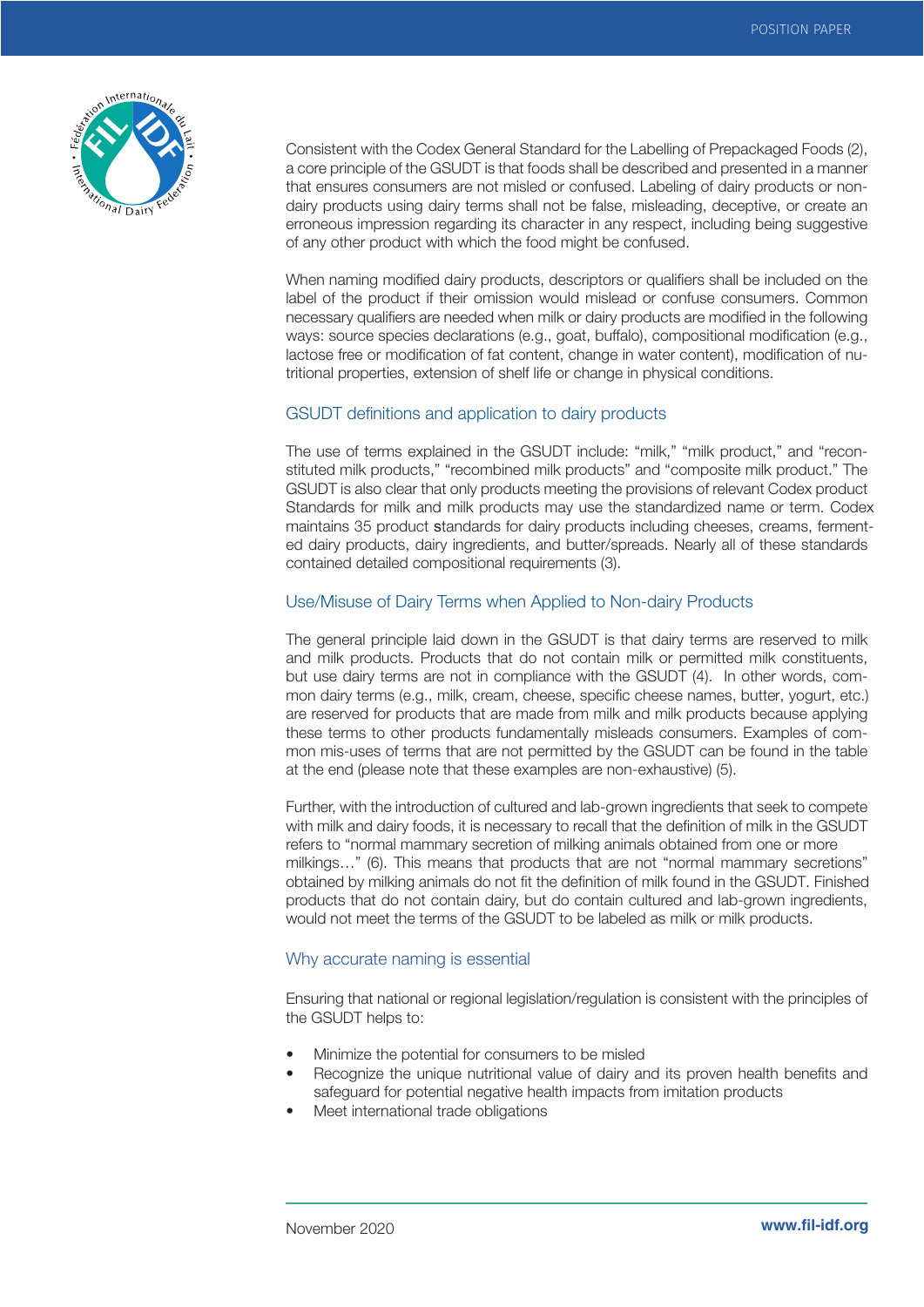

As more and more dairy imitators are being marketed around the globe, it is essential to understand international consensus on the use of dairy terms, reevaluate practices in the marketplace, and to take specific action to ensure consumers are not misled. A process of frequent reevaluation, particularly as new technologies are applied to the marketplace, will protect consumers, ensure fair practices in food trade and provide consumers with the confidence that they are getting the quality and nutritional value they expect when they buy dairy products.

For further information please refer to the IDF Bulletin 507/2020.

## Misuses of designations

- The name "butter", "vegetable butter", "vegetable-based butter", "plant butter" and "butter blend" for fat spreads containing vegetable oil
- The designations "vegetable oil cheese", "rice cheese", "plant-based cheese", and "margarine cheese"
- The margarine names "rama" (7), "edelram", "butella", "beurrine" and "cremex" (according to the language in the country of sale)
- The name "coffee creamers" for coffee whiteners without milkfat
- The names " oat milk", "almond yoghurt", "soy cream", "oat milk" and "rice milk" for plant -based products
- The name or statement "Camembert alternative" or other similar expressions such as "style", "type", "method", "imitation", "flavor", "substitute" or "like".
- The name "dairy free coconut yoghurt"
- The terms "milk" or a name of a milk product as the name of finished consumer products that do not contain dairy ingredients and are produced from cultured or lab-grown ingredients (8)

### Deliberate misspelling of designations

- Mylk M\*lk
- Frawmage cheeze
- **Camemvert**
- **Mozzarizella**

#### Descriptions of the use or the functionality

- "Made exactly like butter"
- "Real alternative to cream"
- "Like cheese", "like butter", etc.

#### Descriptions on non-dairy products that demean or discredit dairy products

- An illustration of a cow with a dash over
- Statements like: "the creamy taste of cream without the bad conscience" or "contains none of the less good"
- Campaigns such as "equal to milk but made for humans"

#### General presentation of products

- Pictures of cows, churns, milk cans, etc. on the package of non-milk products
- Statements such as "Think cow's milk… without the cow and milk part"